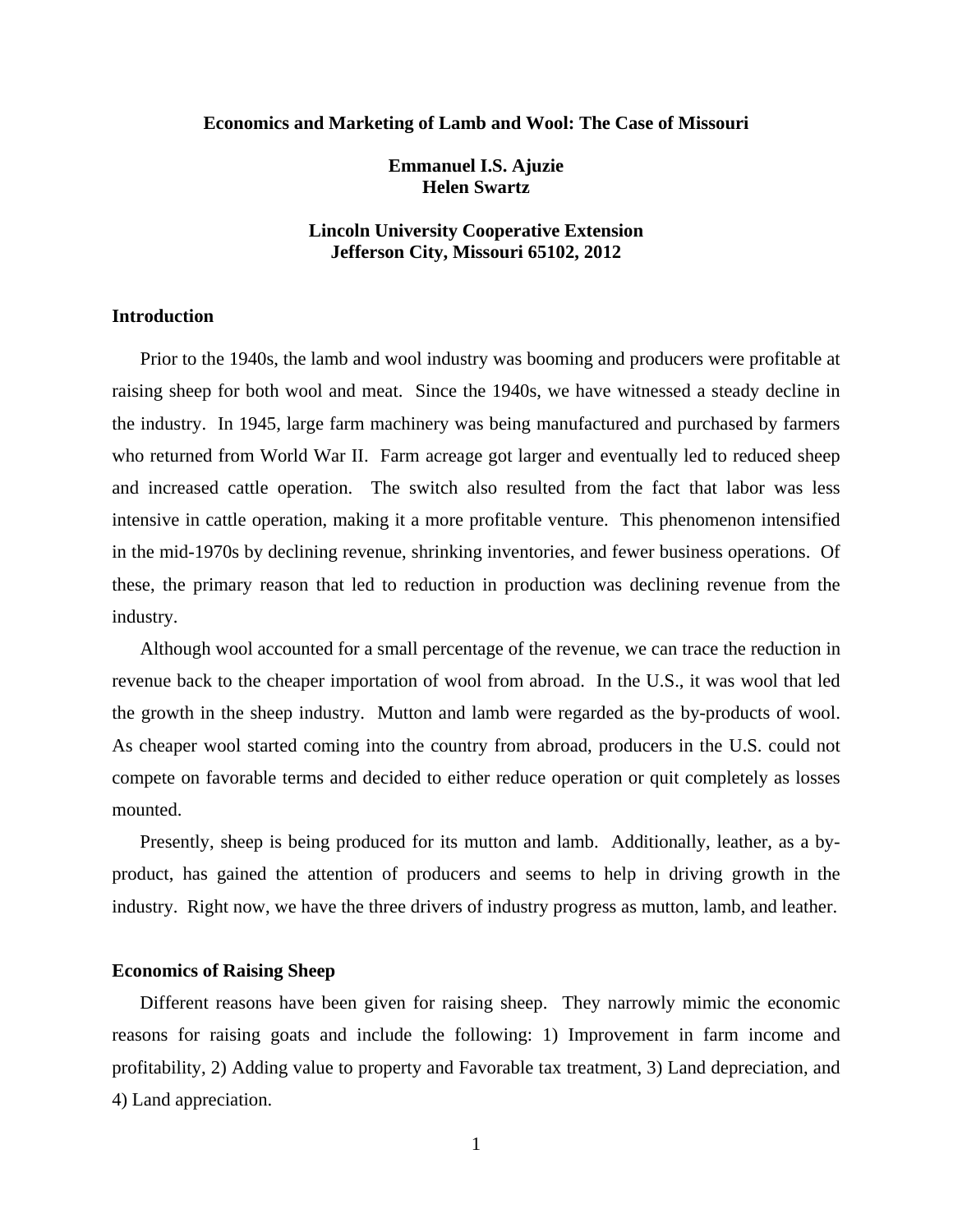## **Improvement in Farm Income and Profitability**

 Farmers have raised and are still raising sheep as a means of diversifying farm operations and enhancing the potential for profits. It goes with the saying that you "do not put all your eggs in one basket." Some have co-grazed and are still co-grazing sheep and goat on the same pasture. Others have combined them with other farm operations, such as row crops. The fact that these have different harvesting periods means that farmers can spread sales receipts or revenue throughout the year for better financial flow and economic planning and management. It is one way of avoiding some risks in the industry, such as those that are associated with financial, marketing, and weather. In order to maximize profits in the sheep industry, efforts must be made to lower or minimize operating cost.

 In many enterprises labor is the most expensive input in production. In order to control cost, we work to control expenditure on labor. The introduction of technology into the production function has been used to offset labor usage and reduce cost. In the sheep industry, feed is the most expensive input, accounting for approximately 70 percent of the total cost of raising sheep, and any effort to reduce it will help to minimize cost and improve profitability. There are different ways to lower feed cost. It could be done by maximizing the use of pasture and browse, producing their own harvested feeds, mixing their own rations, shopping around for feed ingredients, buying and storing feed in bulk, minimizing feed wastage by weighing all feed inputs to avoid excessive feeding (Schoenian, 2009). Since technological progress helps to reduce labor cost, efforts are being made to introduce enhanced technological input in sheep production.

 Another source of cost that could affect sheep production is veterinary care. It is recommended that producers make use of well qualified veterinarians. At the same time, there are ways they can minimize costs. Minimization is possible if they are able to learn how to perform most of their own veterinary tasks, such as docking, castrations, disbudding, vaccinations, deworming, injections, and etc. The use of expensive medication for the treatment of internal parasites could be minimized by employing the use of pasture management techniques for the reduction of worm burdens. In short, producers should attend management workshops to learn the various ways they can do things themselves to reduce cost and increase the overall profitability of their farms. Rotational co-grazing of sheep, goat, and chicken along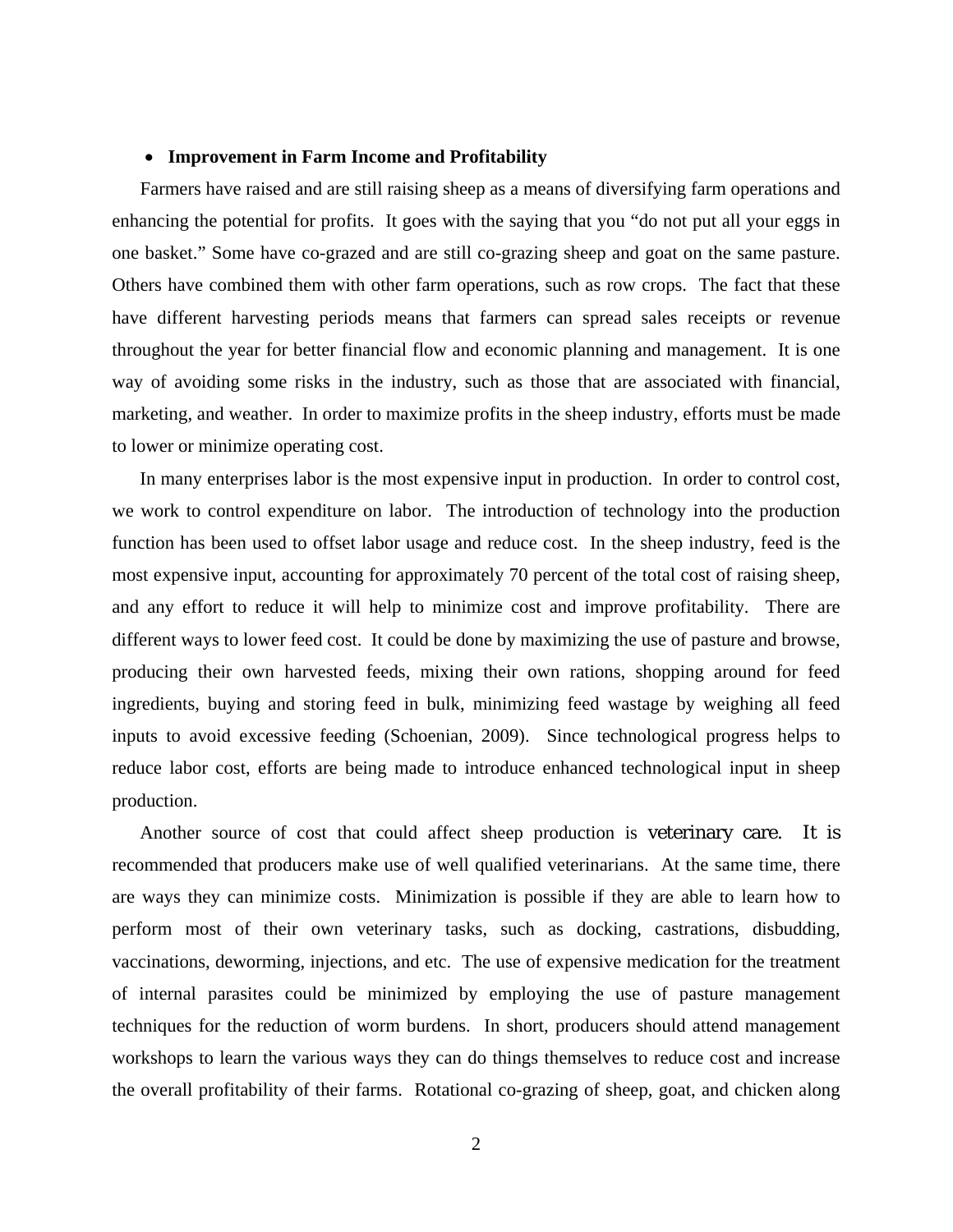with large ruminants have been known to further reduce costs. As the chickens look for grubs, they spread the droppings from both large and small ruminants to provide enrichment for the pasture, thus reducing the need for more expensive fertilizer.

 It is usually quite easy to incorporate sheep into a farm operation. Apart from them being small, they are relatively inexpensive to maintain and tend to integrate well with other livestock. They do not share internal parasite with other livestock, except goats (Swartz, 2004). In most cases, they prefer vegetation different from what cattle, goats, and horses eat. Sheep are different because ewes can wean two or more offspring that weigh as much as or more than the ewe (Launchbaugh, 2006).

#### **Adding Value to Property and Favorable Tax Treatment**

 The purchase of land for agricultural uses has always been a good investment, especially if the enterprise is such that will add value to the land. Raising sheep is one of the enterprises that increase the value of agricultural land. Permitting sheep and other livestock to graze on ones property is a way to keep land open to preserve agricultural landscapes and enhancing their aesthetics (Schoenian, 2010). These landscapes attract visitors who drive through to enjoy the beautiful environment provided in our rural communities where majority of these farms are located. The beauty of some of these places has lured many nonagricultural land-use developers to want to buy them and led to the adoption of some provisions by some states to prevent sale of these agricultural lands for nonagricultural uses under programs, such as the purchase of development rights (PDR). This is a strategy where the State pays for the land and the farmer continues to farm it but gives up the right to sell or put it into nonagricultural uses.

 Agricultural transfer tax applies to land when it is purchased. But the tax is waved if the purchaser signs a declaration that the land will remain in agriculture for at least five years from the date of purchase.

 According to the internal revenue service (IRS), if you are engaged in a farming business, you may be able to average all or some of your farm income by allocating it to the 3 prior years (base years). This may give you a lower tax if your income from farming is high and your taxable income from one or more of the 3 prior years was low. An individual can use income averaging to figure taxes for any year in which one were engaged in a farming business as an individual, a partner in a partnership, or a shareholder in an S corporation. Land for use in sheep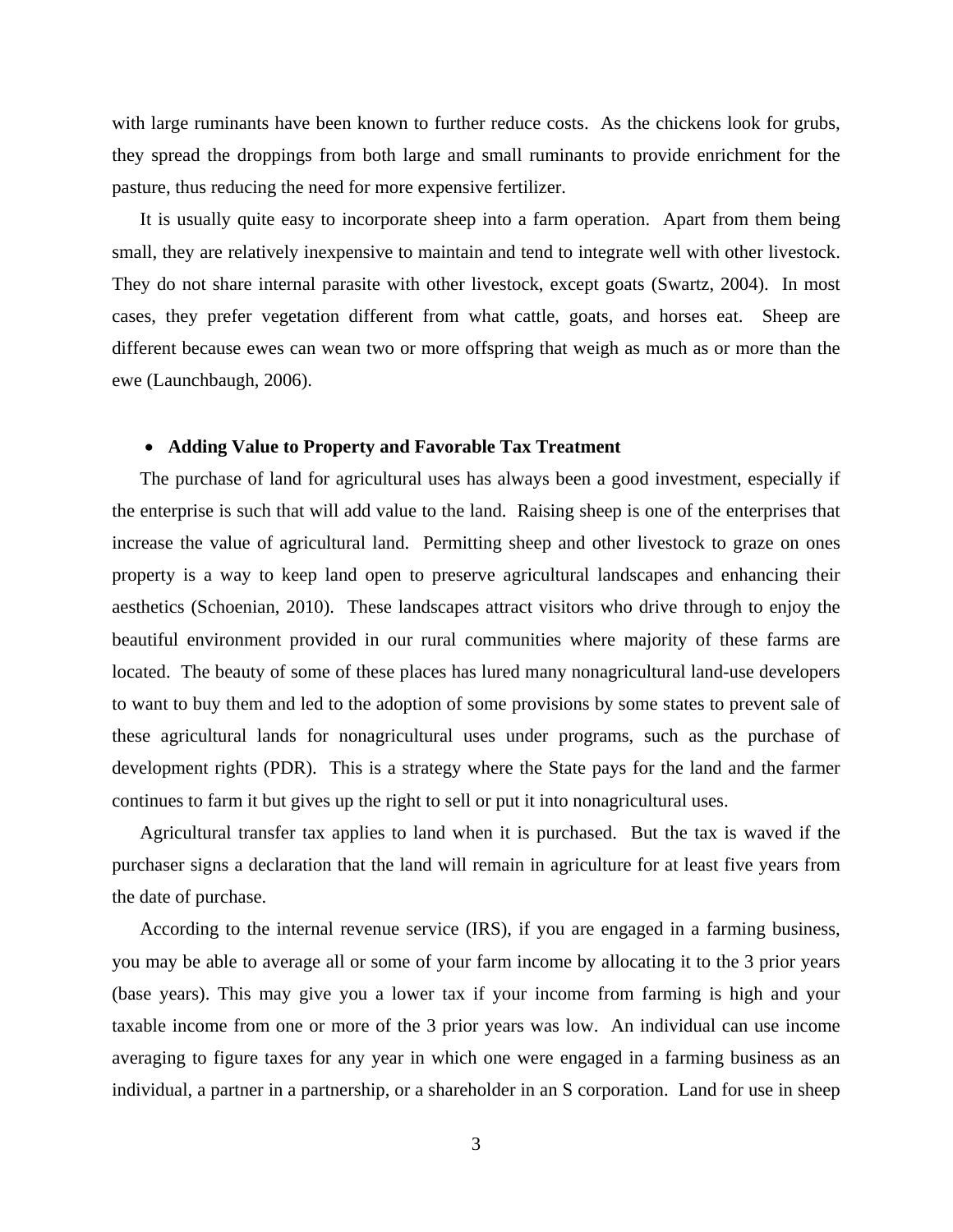production falls into this category and makes it an attractive agribusiness venture. For more information on this, refer to the Instructions for Schedule J (Form 1040) (IRS, 2010).

### **Land Depreciation and Appreciation**

 Depreciation refers to the depletion of assets used in business and, as a result, is the cost of doing business. The depleted value of the farmers' assets, sheep, can be achieved using two depreciation methods; the straight line and the accelerated methods. Presently, in the straight line method, the farmer deducts 20% of the value of the animal per annum. In the accelerated method, the farmer is allowed a more rapid rate of return. Individuals are not allowed to depreciate breeding animals that they raised, because the costs associated with raising them are deducted as expense items, such as feed, medicine, etc.

 Other assets on the farm that could be depreciated include equipment, building, fences, and machinery (Schoenian, 2009). The useful life of the asset determines the rate of depreciation, which varies from three (3) to forty (40) years. Section 179 of the tax code allows the farmer to deduct the cost of an asset in the year it was purchased rather than to depreciate it out over several years. The ceiling on the amount to be deducted varies from year to year and one should check to know the figure when depreciating farm assets for tax purposes.

 Land appreciates in value even when it is not put into agricultural use. Factors, such as inflation and type of land-use contribute to the increase or decrease in the value of land. Therefore, purchasing land for purposes of raising sheep could be a good investment because of the potential increase in value. Putting up buildings and having the property fenced to contain sheep or other livestock could accelerate the rate at which value is added to the land.

## **Sheep and Lamb Production in Missouri and the U.S.**

 Sheep producers, like producers of others goods and services, react to both the price of meat and wool in the marketplace. They sell lamb and mutton when meat prices are high therefore reducing the size of their inventory and they withhold sales, where possible, as prices fall.

 Missouri sheep production has fluctuated over time. It has, however, seen dramatic increases in recent years, especially 2008 and 2009. In Figure 1, we show total sheep and lambs produced in Missouri from 1980 through 2009. Missouri produced 123,000 head of sheep and lambs in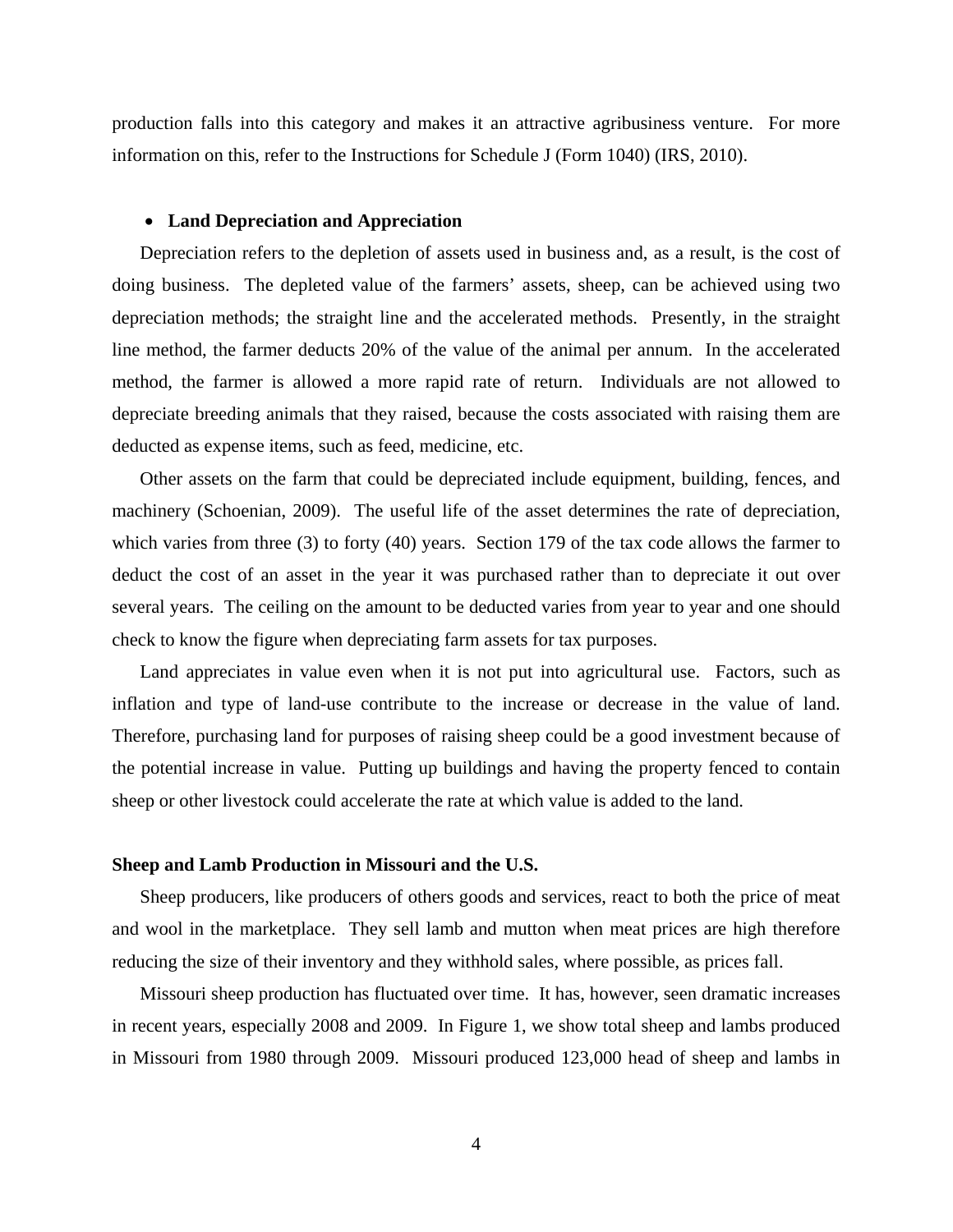

1980. In 1981 and 1982, it rose to 138,000 head. Form that date, production fell steadily till 1990 when it rose again to approximately 138,000 head of sheep and lambs.

**Figure 1: Total Sheep and Lamb Production in Missouri** 

 Production declined from 1990, with insignificant fluctuations, until 2008 when production rose to 164,000 head of sheep and lamb. In nearly 30 years of sheep and lamb production in Missouri, 2009 saw the largest increase in production, 166,000 head.

 The 2008 and 2009 numbers are quite significant. As we will see in the Figure 2, while total production fell throughout the U.S., production in Missouri rose. For example, in the U.S. production fell from 33.7 million head in 2007 to 19.3 million and 18.5 million head in 2008 and 2009, respectively. On the other hand, production in Missouri rose from 78,000 head in 2007 to 164,000 and 166,000 head in 2008 and 2009, respectively. Overall, it is remarkable that sheep and lamb inventory fell steeply from a record high of 56 million head in 1942 to where we are today. Many factors have been blamed for the decline and they include: 1) globalization, 2)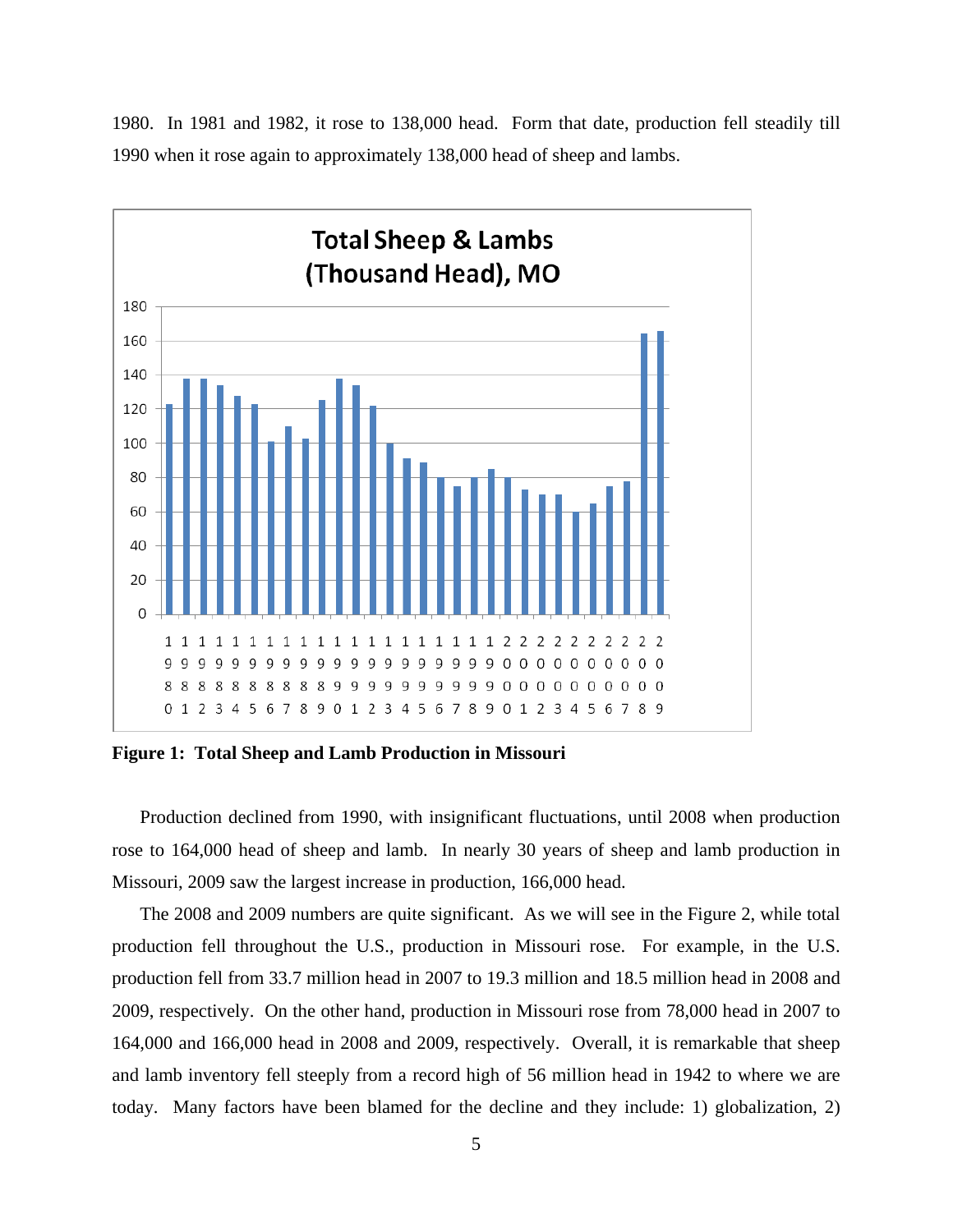growing competition from other meat and fiber industries in the United States and abroad, and 3) the prosperity of the industry is not entirely dependent on external forces.



#### **Inputs and Costs Involved in Sheep and Lamb Production**

In the production of sheep and lamb, different inputs and costs have to be considered. These include: 1) predator losses- These are losses associated with the animals that prey on farmer's livestock, reducing the earnings and profits of farmers, 2) Hired labor cost- As has been mentioned elsewhere, this forms the largest share in the production cost of these lambs and sheep, and indeed in all other production enterprises. Following the pattern in other industries, the introduction of technology in the operation, where it is feasible, would be a way to reduce labor cost and improve farm profitability.

#### **Transition in the Industry**

 As the industry continues to experience turbulent times, certain signs point to an industry in transition, making efforts to maintain market share. The factors in this transition include: the introduction of hair sheep, the emergence of the dairy sheep industry, and the growth in direct marketing. These changes are transforming the industry toward a more efficient and productive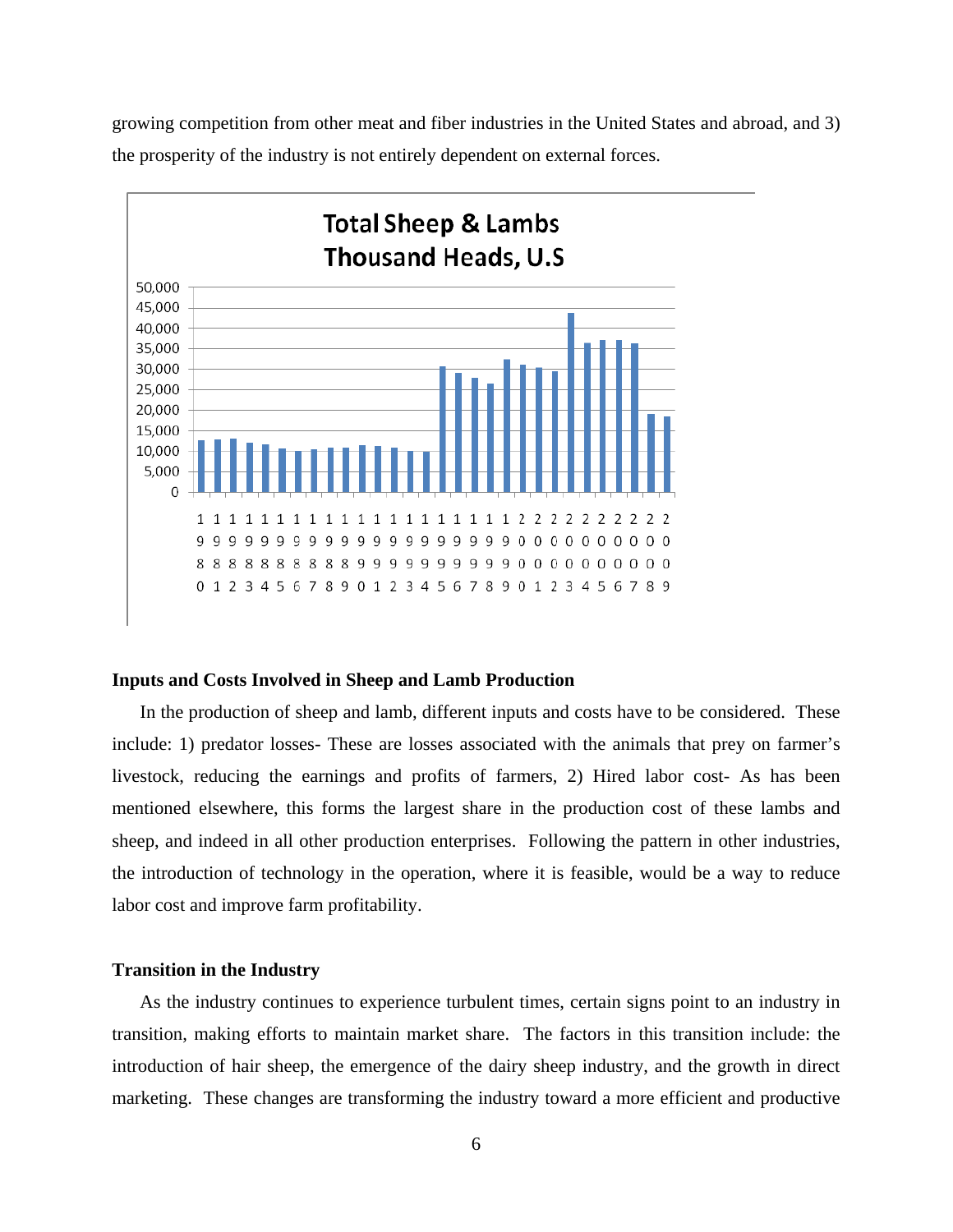future. They have contributed to the recent slowing of the long-term decline in inventories in many range sheep states and the modest growth in many farm flock states, such as Missouri, Colorado, Montana, South Dakota, Utah , and Wyoming.

### **Marketing Sheep and Lamb**

 There are various forms of marketing sheep and lamb that are available to the farmer. They include direct marketing, sale barn, commodity marketing, custom slaughter, Pooled sales, Packers, wholesalers, dealers and retailers. Let us examine some of these briefly.

#### **Direct Marketing**

 This is a niche marketing strategy, which small producers use to avoid the middleman because they market directly to the consumer. The main advantage of the direct marketing option is that producers can determine their prices to a greater extent. This leads to increases in potential profits. However, it comes at a high cost also. It is labor intensive and involves advertisement and travel, depending on how wide-spread the customers are.

 **Opportunity Cost:** What some producers do not always consider in this form of marketing is the opportunity cost of their efforts. They do not consider what they could be doing alternatively when they are involved in the distribution of the meat if they choose to take that route and how much they could be earning in that alternative enterprise. This reasoning is used when we want to determine the economic cost and profit of doing business. It is an economically profitable business when opportunity costs are covered. If the farmer operates in such a way that buyers come to his farm to purchase or pick up their products, the opportunity cost is greatly reduced and farm profitability is enhanced.

Other forms of direct marketing include the following: freezer lambs,

- Selling lambs at farmers' markets,
- Selling meat via the internet,
- Including lamb in a (community-supported agriculture) subscription,
- On-farm sales of live animals or meat, and
- Selling wholesale or retail cuts to restaurants or retail outlets

Direct marketing is also referred to as niche or value-added marketing.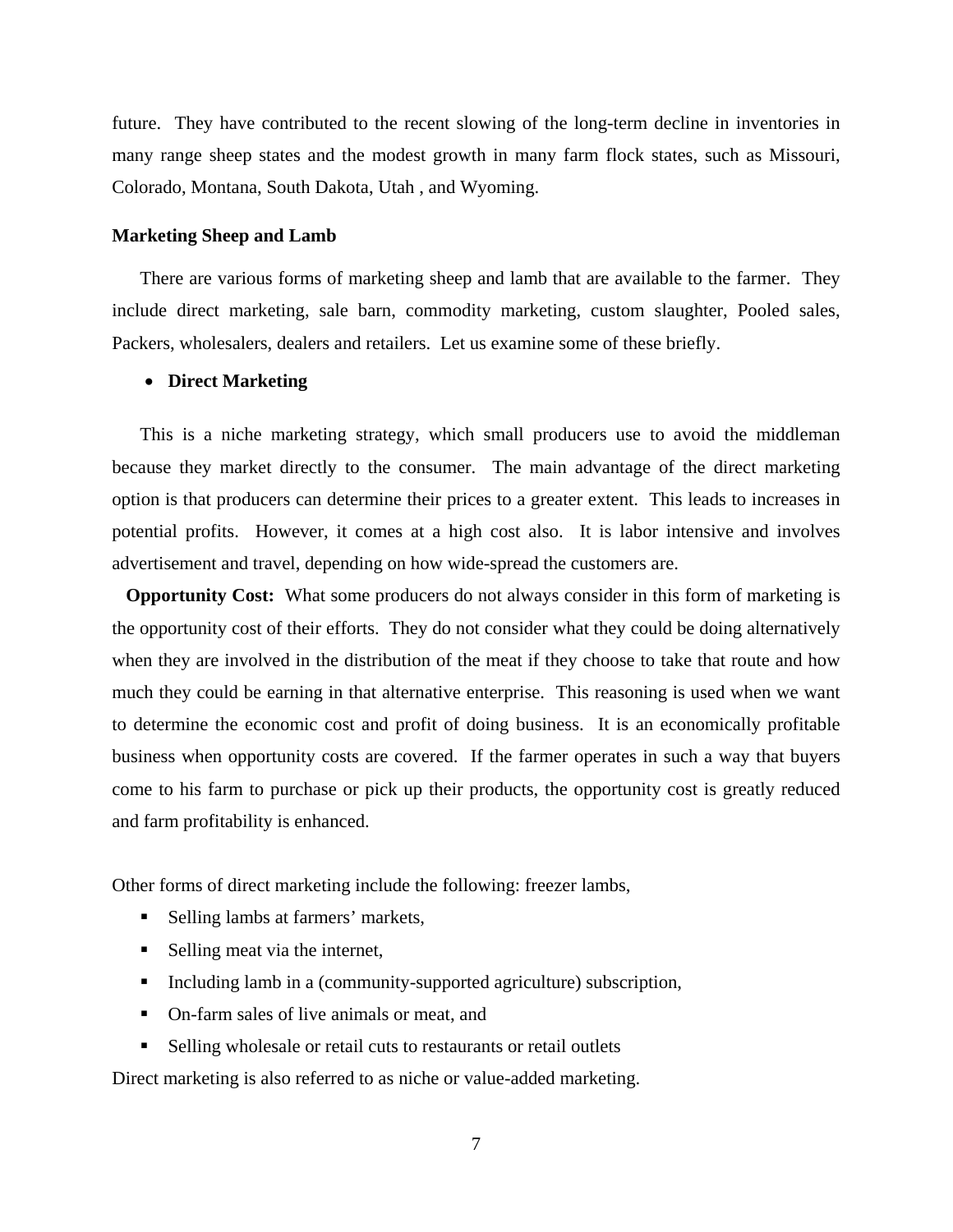One of the disadvantages of marketing directly to the consumer is limited quantity of the product sold. Because of the need to have personal contact with the buyer in many cases, the farmer's area of coverage is not sufficiently large. This cuts into his/her profit potential even though prices may tend to be higher under this strategy.

### **Commodity Marketing**

 In terms of reach, this type of marketing strategy for lamb has an advantage over direct marketing. There are some options for farmers who prefer to use the commodity marketing strategy. They include the following ways of selling lamb:

- At a public livestock auction,
- To an order buyer, broker, or dealer,
- At a buying station,
- To a feed lot, and
- Through a co-op or marketing pool, or to an abattoir.

 In the commodity market, you are selling a bulk, generic product. Diversification in marketing is encouraged if the farmer has a large size herd. In other words, a farmer can combine direct marketing with commodity marketing. Both will enhance chances of increases in the profits of the farmer.

## **Custom Slaughter**

 Custom slaughter could be done in slaughter houses that are USDA certified. USDA regulations allow the on-farm slaughter of poultry for resale, but not livestock. The farmer can be certified and permitted to slaughter on-farm or take his animals to slaughter houses for processing for resale to the public.

 There has been some misunderstanding about on-farm animal slaughter by buyers. Producers and buyers are advised to check local and state laws pertaining to on-farm slaughter of livestock in each State to be sure that they are not in violation of USDA and State regulations. An example is the case in Missouri where regulation does not permit onfarm slaughter of animals.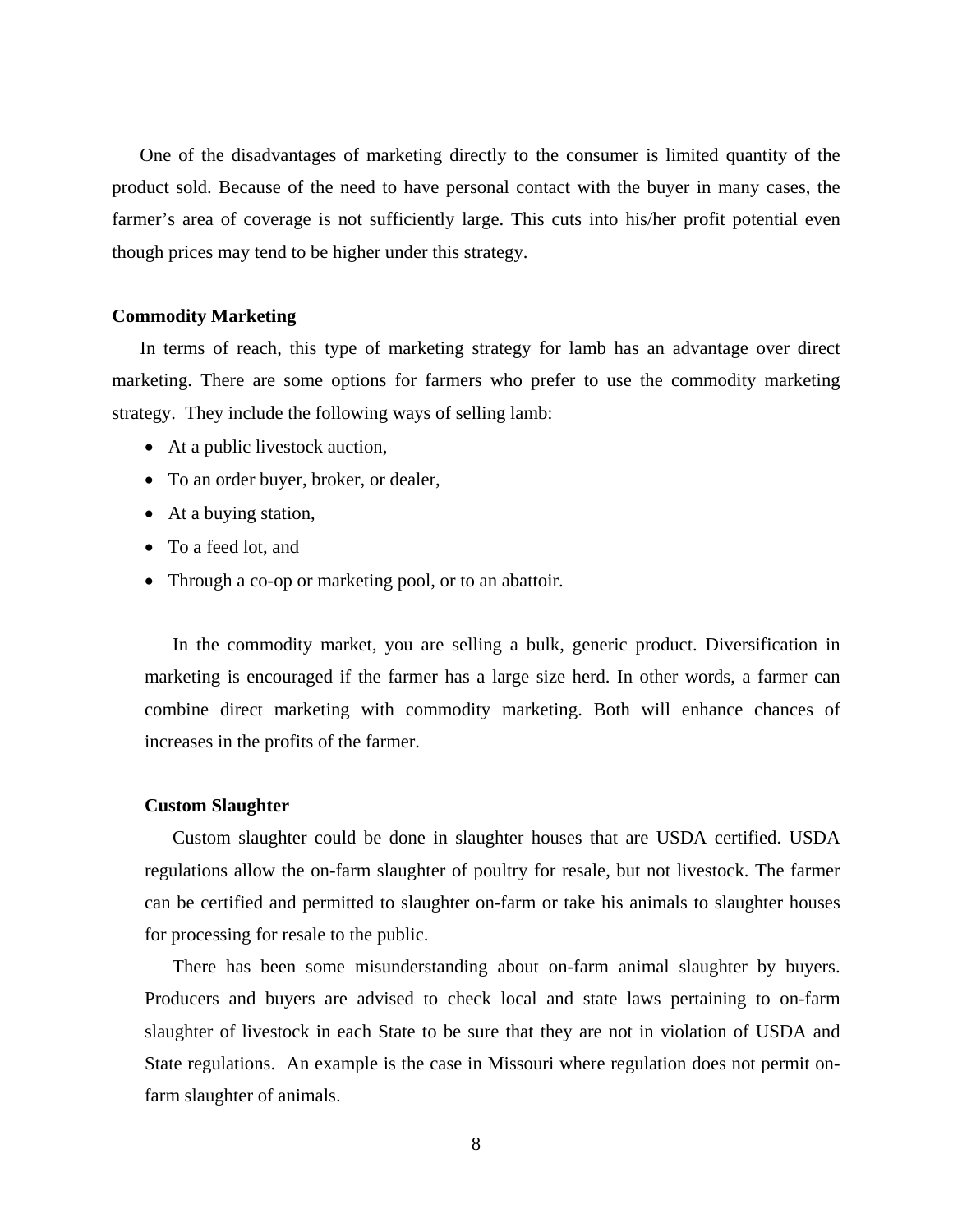#### **Abattoir- (slaughterhouse or meat processor)**

 Many producers, large and small, market their lambs directly to a processor. The lambs may be purchased live or on a carcass basis. The price may be a spot cash price, a forward price, or a formula price. Any producer who wants to pursue this particular marketing strategy and does not quite understand it is encouraged to contact any University Extension office that deals with livestock issues.

#### **Marketing alliances and cooperatives**

 Marketing alliances and cooperatives are organizational arrangements where groups of producers work together to either produce or sell. There are such organizational structures that perform both functions for producers, helping them to produce and sell.

 In operational context, a co-operative contracts to slaughter and sell whole carcasses or cuts to grocery chains or other retail outlets. In this case, the cooperative establishes standards (weight, grade, etc) with the retail outlets, for the type of lambs they will purchase. Sellers are required to carry product liability insurance. Producers who wish to form cooperatives or other forms of marketing alliances should make sure that they agree with the buyers what they are required to do to meet regulations.

## **Ethnic Market**

 Those producers who would like to be involved in direct marketing and/ or custom slaughter should be encouraged to seek out ethnic markets. These are customers who come from foreign countries where these animals are regarded as staple meat for various reasons, including religion and custom. When they are here in the U.S, they seriously seek out where they can find the livestock to buy.

These customers prefer to perform their own slaughter in accordance with their cultural and religious beliefs. They are the ones who arrange to slaughter in the backyard of producers. Efforts should be made to accommodate these groups. Refusing them to slaughter on- farm knowing full well that they are doing it for religious or ethnic reasons may be perceived as a form of discrimination. Again, it is advisable to check every State and USDA regulations to make sure that no laws are being violated in carrying out this form of slaughter.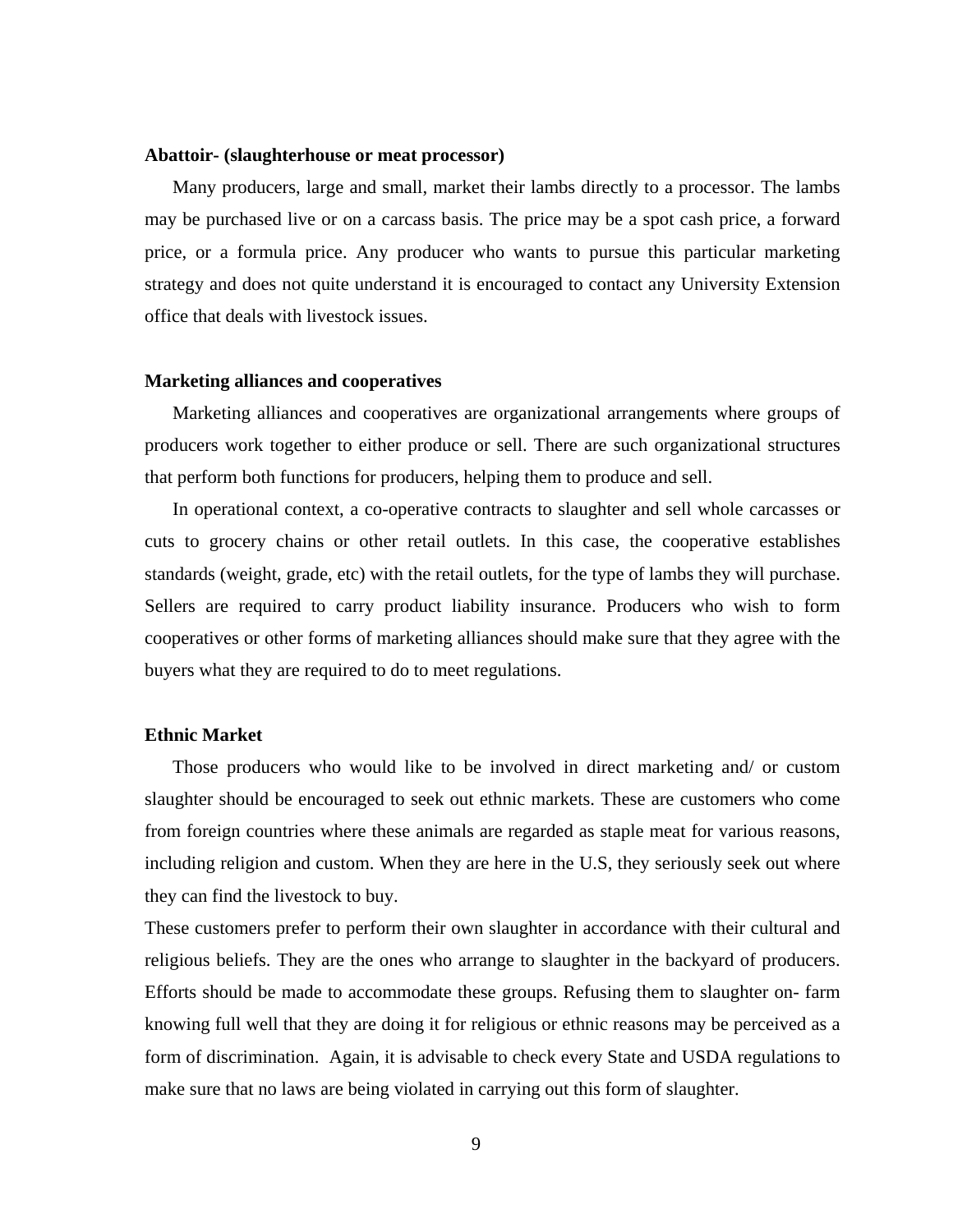Producers who wish to produce for this market should be familiar with some of the influences on demand in order to profit from the venture. They include the following: species, weight, age, sex, condition (whether fat or lean), method of slaughter, and whether or not it has blemishes. To serve them profitably, a producer should identify the group, identify a target market and determine ties of the year it is more lucrative to supply them with meat. The goal is to find out what they want, when they want it, and how they want it processed ( Schoenian, 2009). Again, arrangements should be made for them to do the processing themselves if they desire and request it, making sure that USDA regulations are strictly followed. This might include the provision of sanitary facilities.

## **Conclusion**

 In this paper, we have noticed an industry that has fluctuated widely since the 1940s. We have traced the causes to economic, globalization, and competition from other meat and fiber industries at home and abroad. As the industry transitions, it is beginning to find other ways of adapting to the challenges it faces. This will undoubtedly continue to improve its relevance in the economy of the U.S.

 The industry has the task of exploring various means of enhancing its productivity and profitability. Improvement in production techniques, cost reduction practices, cost effective regulatory burdens, and efficient marketing strategies will move the industry profitably far into the twenty-first century. Finding alternative uses for wool could lead to increases in the price and production of sheep here and abroad.

### **Reference**

- Ajuzie, Emmanuel I.S. "Marketing and Economics of Goats: The Case of Missouri." Lincoln University Cooperative Extension Jefferson City, Missouri 65102, 2009
- Ajuzie, Emmanuel I.S. "The Internet Auction Goat Marketing: Missouri Meat Goat Association." Lincoln University Cooperative Extension, Jefferson City, MO 65109, 1998. IRS Resources. "Income Averaging for Farmers.'

http://www.irs.gov/publications/p225/ch03.html#en US publink1 000217858, 2010

- Jones, Keithly. "Economic Impact of Sheep Predation in the United States." Agricultural Economist Animal Products Branch, Economic Research Service, USDA, 2005
- Launchbaugh, K. and J. Walker. Targeted Grazing a New Paradigm for Livestock Management, in Targeted Grazing: A natural approach to vegetation management and